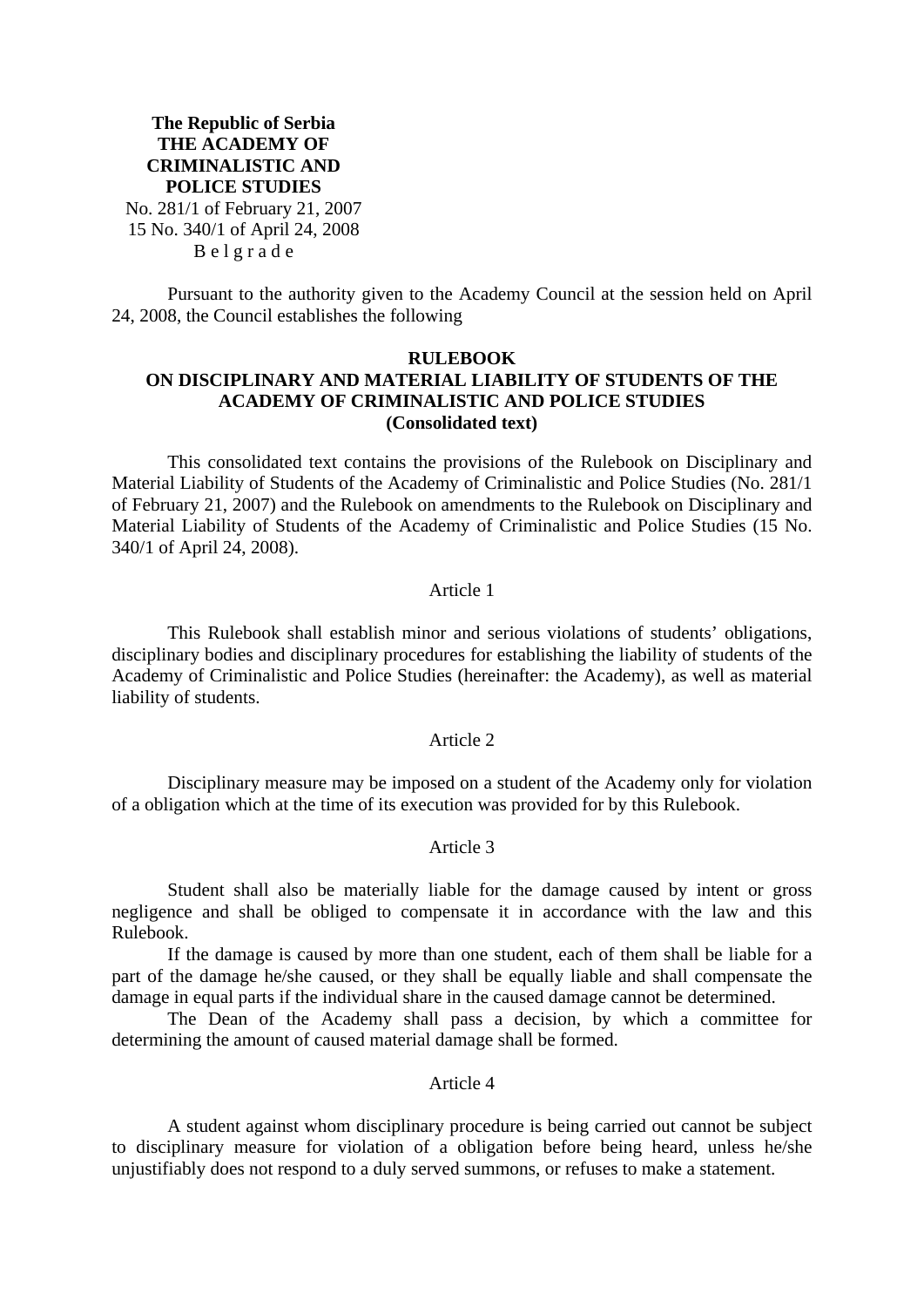## Article 5

For a minor violation of obligations, a disciplinary measure of warning or reprimand shall be imposed upon a student.

For a serious violation of obligations, disciplinary measures of severe reprimand, suspension for up to one year or expulsion from studies shall be imposed upon a student.

In addition to the disciplinary measures referred to in paragraphs 1 and 2 of this Article, a measure provided for in these rules may be imposed upon a student for the violation of the house rules.

#### Article 6

The procedure for establishing disciplinary liability shall be considered urgent and shall be carried out with the lowest possible costs, provided that the facts are fully and properly established.

## Article 7

The procedure before the disciplinary authority shall be public.

The public may be excluded if the information and documents that represent an official, state or military secret are disclosed in the procedure.

In case of exclusion of the public, the student against whom the procedure for establishing disciplinary liability is being carried out can be defended only by an employee of the Academy.

### 1. Minor and Major Violations of Students' Obligations

## Article 8

Minor violations of students' obligations shall include:

1) Disruption of classes and exams;

2) Non-compliance with the provisions on prescribed or otherwise determined safeguards during classes or stay in the work or accommodation premises of the Academy, if no harmful consequences have occurred;

3) Violation of the established order or work discipline at the place where the classes are held or in other facilities of the Academy or elsewhere;

4) Inappropriate behaviour towards teachers, associates, supervisors, other employees and students at the Academy;

5) Causing minor property damage by negligence;

6) Any other conduct contrary to the rules on studying and conduct at the Academy, which has caused or may have caused harmful consequences of minor importance.

## Article 9

Major violations of students' obligations shall include:

1) Belittling, insulting or any other behaviour that damages the reputation or authority of teachers, associates, supervisors, other employees, students or other persons;

2) Alteration or misuse of a public document (transcript, certificate, diploma, etc.) or some other records issued or kept by the Academy;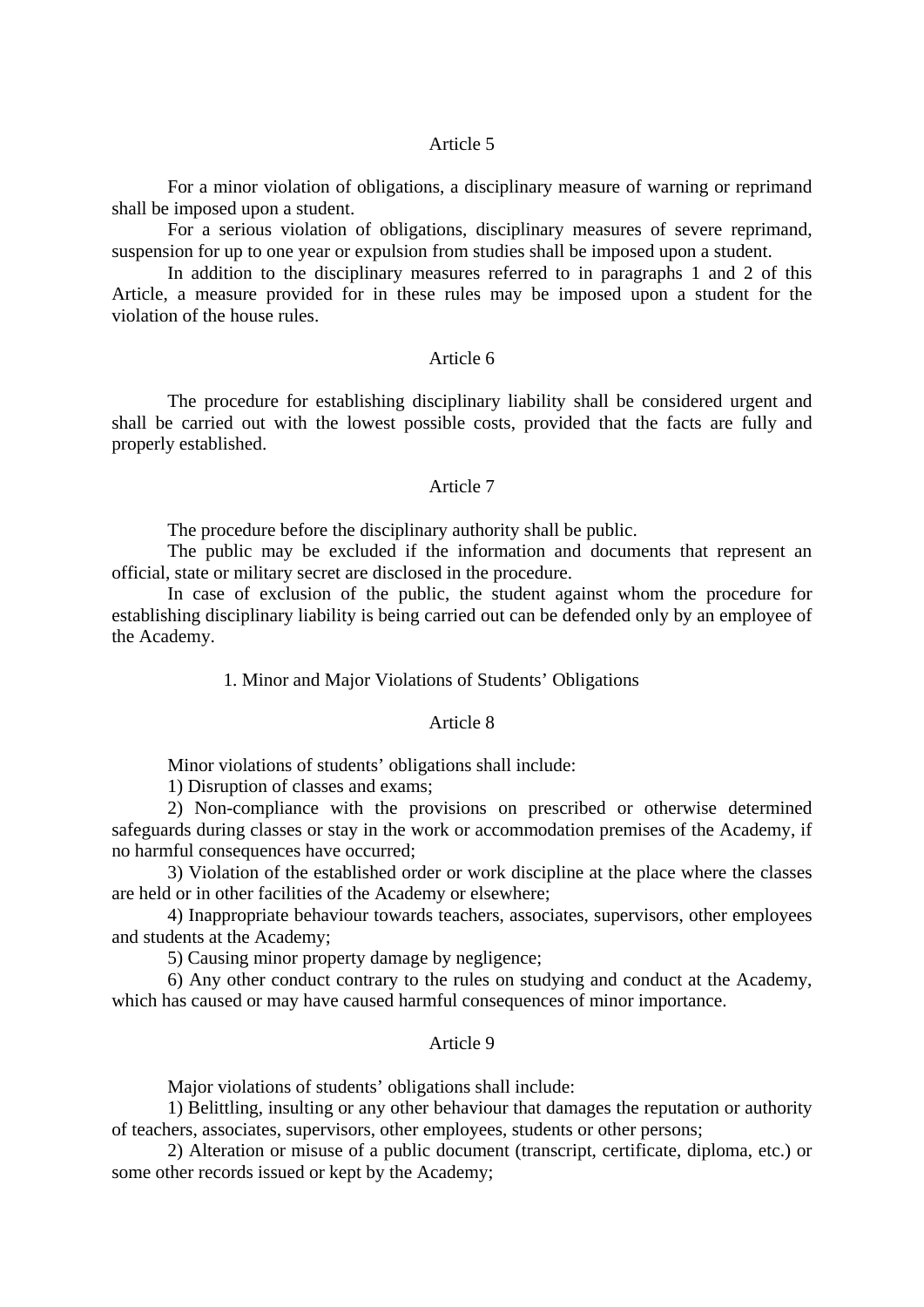3) Causing disorder in work and accommodation facilities or in a public place;

4) Performing jobs that are incompatible with the status of a student of the Academy;

5) Use of unauthorized technical and other means and devices during exams and other forms of knowledge testing;

6) Non-compliance with the provisions on prescribed or otherwise determined safeguards during classes or stays in the work or accommodation premises of the Academy, if harmful consequences have occurred;

7) Consumption of alcohol in the work and accommodation premises of the Academy, or during classes and extracurricular activities, as well as encouraging or facilitating other students of the Academy in alcohol consumption;

8) Use of narcotic drugs and other narcotics, as well as distribution, incitement or aiding others to use them;

9) Political and religious organizing and action, and strike;

10) Unauthorized giving of statements or other public appearance in connection with the studies at the Academy or the work of the internal affairs bodies;

11) Alteration, misuse or intentional damaging of the official emblem;

12) Loss due to gross negligence or damaging of weapons, functional parts of weapons, technical or other equipment, or means and objects used in the teaching process, caused by negligent behaviour;

13) Causing material damage to the assets and facilities of the Academy, intentionally or by gross negligence;

14) Refusing a prescribed medical examination;

15) Any act constituting a criminal offense committed during the course of studies;

16) Repetition of minor violations of obligations;

17) Inappropriate or indecent behaviour which damages the reputation of the Academy.

#### 2. Disciplinary Bodies

## Article 10

The disciplinary bodies shall be as follows: Head of the Division for Supervisory Work and Students' Standard, Vice-Dean for Teaching, Dean of the Academy, and the Disciplinary Committee.

The Disciplinary Committee shall consist of one teacher in the capacity of the chairman, and two members, of which one associate and one student.

The chairman and members of the Disciplinary Committee, as well as their deputies, shall be appointed by the Academy's Council for a term of two years.

### Article 11

The Vice-Dean for Teaching shall conduct the procedure for establishing disciplinary liability for the minor violation of obligations and shall impose disciplinary measures.

The Dean of the Academy shall decide on objections to decisions on imposing sanctions for minor violations of obligations.

### Article 12

The Dean of the Academy shall conduct the procedure for establishing disciplinary liability for the major violation of obligations and shall impose disciplinary measures.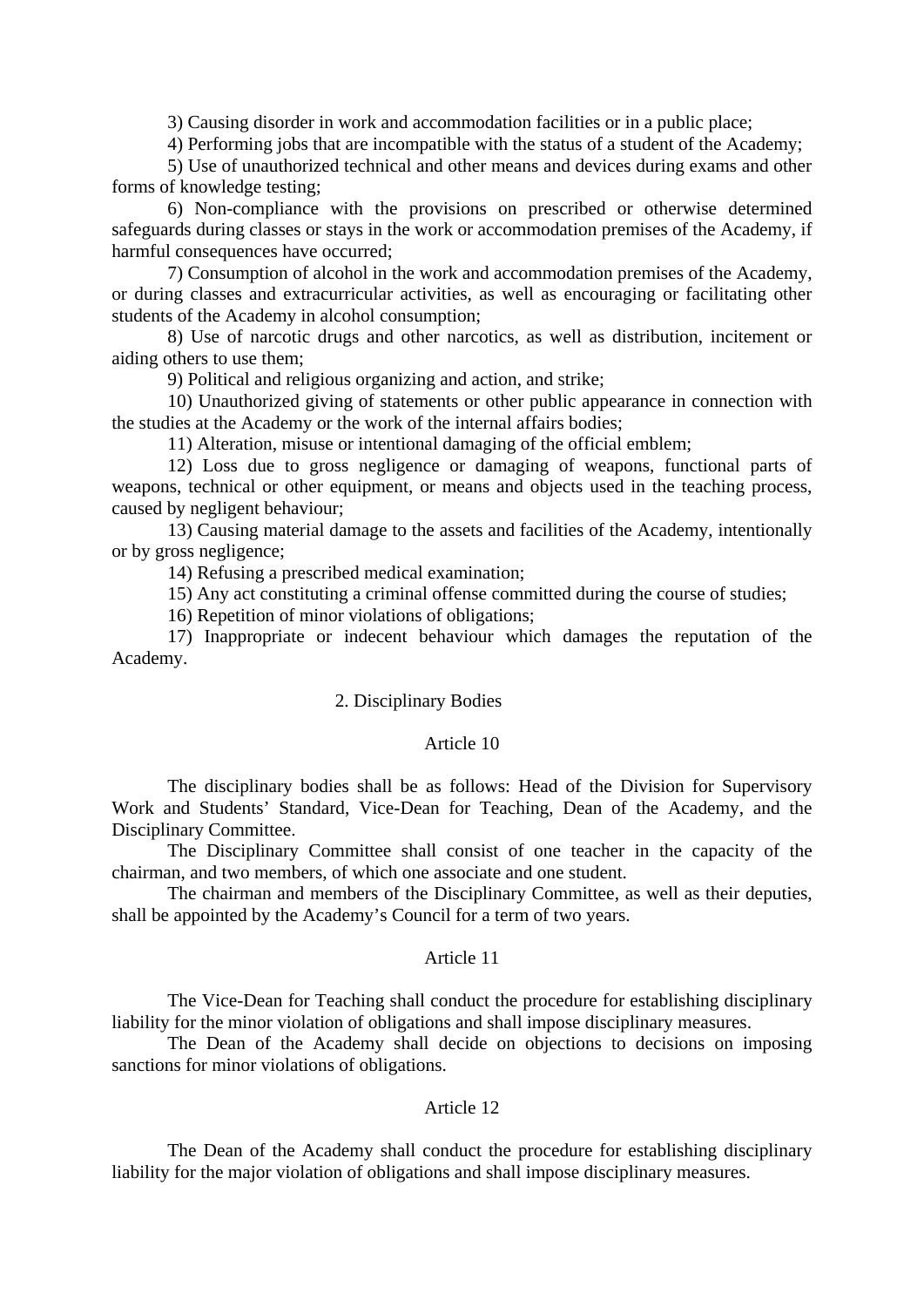The Disciplinary Committee shall decide on objections to decisions on imposing sanctions for major violations of obligations.

3. Procedure for Establishing the Disciplinary Liability

## Article 13

The preliminary procedure for establishing disciplinary liability for a minor violation of obligations shall be conducted by the Head of the Division for Supervisory Work and Students' Standards, who shall hear the student, witnesses and collect other evidence on the basis of which the existence of a minor violation of obligations shall be established.

A disciplinary procedure for a minor violation of obligations shall be initiated by a proposal which the Head of the Division for Supervisory Work and Students' Standards, along with case files, submits to the Vice-Dean for Teaching.

The proposal referred to in paragraph 2 of this Article shall contain: information on the student, description of the violation with place, time and manner of its execution, legal qualification and explanation.

Upon receipt of the proposal, the Vice-Dean for Teaching shall decide either by rejecting the proposal as unfounded or by establishing the existence of liability and shall impose an appropriate disciplinary measure.

#### Article 14

The preliminary procedure for establishing disciplinary liability for a major violation of obligations shall be conducted by the Vice-Dean for Teaching, who shall hear the student, witnesses and collect other evidence on the basis of which the existence of a major violation of obligations shall be established.

A disciplinary procedure for a major violation of obligations shall be initiated by a proposal which the Vice-Dean for Teaching, along with case files, submits to the Dean of the Academy.

The proposal referred to in paragraph 2 of this Article shall contain: information on the student, description of the violation with place, time and manner of its execution, legal qualification and explanation.

Upon receipt of the proposal, the Dean of the Academy shall decide either by rejecting the proposal as unfounded or by passing a decision on initiating a disciplinary procedure.

#### Article 15

During the preliminary procedure, the Vice-Dean for Teaching shall schedule a hearing to which the student in question, witnesses and other persons who can give statements relevant to the resolution of the disciplinary matter shall be invited.

Minutes of the course of the preliminary procedure shall be taken, including all procedural actions conducted.

If procedural actions cannot be completed during one hearing, a decision shall be made to schedule a new hearing, of which the student in question shall be immediately notified.

Separate minutes of each hearing shall be taken, including the beginning of the hearing, as well as procedural actions conducted.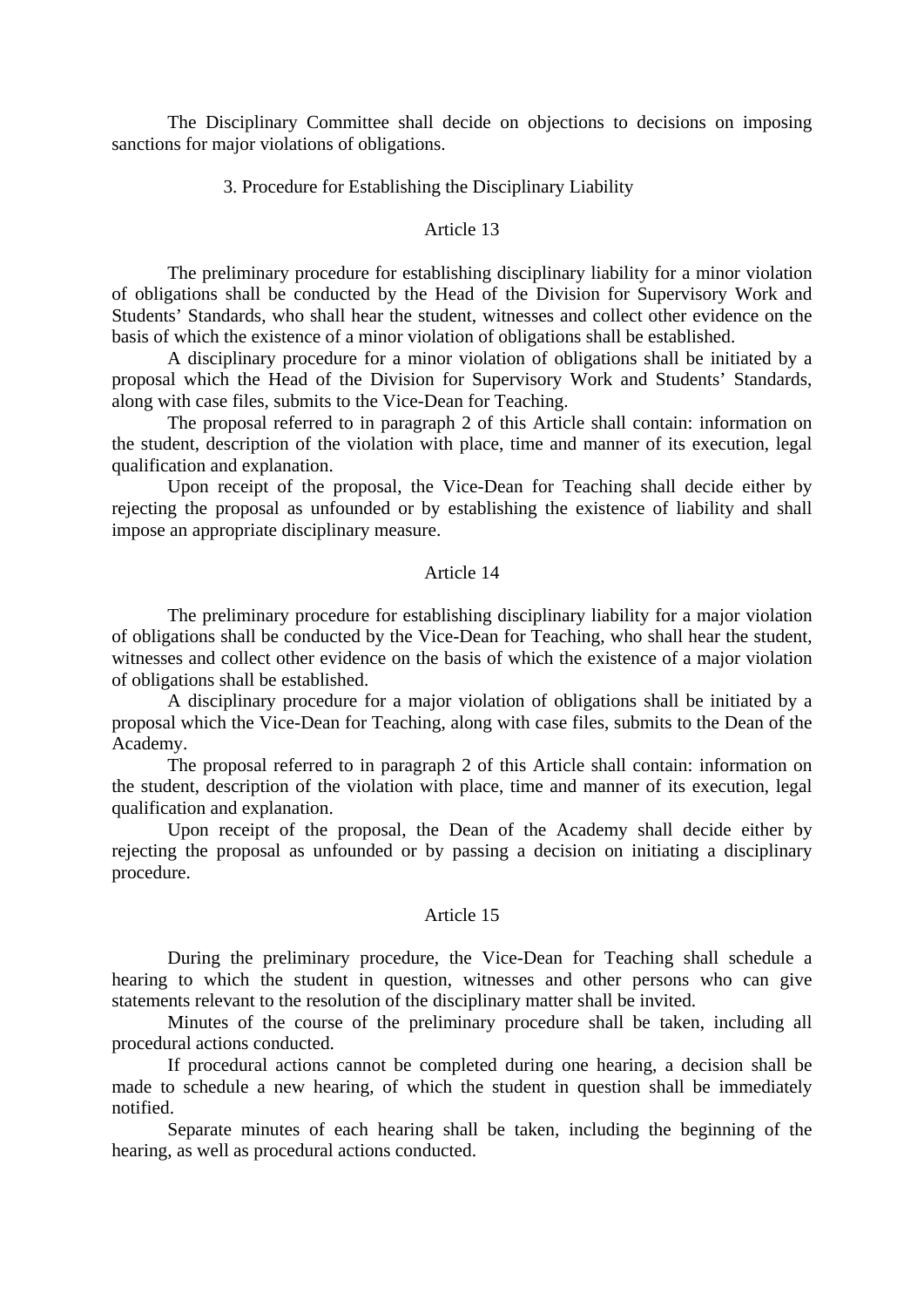## Article 16

The Minutes should contain the course and content of the performed action and the content of the depositions concerning the matter that is the subject of the procedure. Witnesses shall be heard orally on the record.

The student in question shall have the right to see the written depositions against him/her and to comment on them, as well as to ask a question to the witness and challenge his/her claims.

Before the conclusion of the hearing, the Minutes shall be read to the student in question and witnesses.

The student in question shall have the right to file objections to the Minutes and to request correction of the Minutes if he/she considers that his/her deposition or the witness's deposition was not recorded accurately.

#### Article 17

The Minutes shall be signed by the heard person.

If the Minutes consist of several sheets, the heard person shall sign each sheet.

The Minutes shall be at the end signed by the person who conducted the action and the minute taker. The amendments to the Minutes shall be also signed and certified by the aforementioned persons.

Once the Vice-Dean for Teaching completes the preliminary procedure, he/she shall be obliged to submit the documentation to the Dean of the Academy for further procedure.

## Article 18

The Dean of the Academy may, if necessary, schedule a hearing to which the student against whom the disciplinary procedure has been instituted and witnesses shall be invited and undertake other measures relevant for establishment of the truth of the allegations in the proposal.

Upon establishing the relevant facts, the Dean of the Academy shall make a decision by which the procedure is suspended or the liability is established and the appropriate disciplinary measure is imposed upon the student.

#### Article 19

The decision on suspension of the procedure or establishment of liability and imposition of a measure, with explanation and advice on legal remedy, shall be delivered to the student in question, the Head of the Division for Supervisory Work and Students' Standard and the Head of the Division of Student Affairs.

If the decision referred to in paragraph 1 of this Article cannot be delivered to the student, it shall be deemed delivered on the day of its display on the bulletin board of the Academy.

## Article 20

A party in the procedure may file their objection to the decision on imposed disciplinary measure for a minor violation of obligations or for a major violation of obligations to the Dean of the Academy or to the Disciplinary Committee, respectively, within eight days from the day of its delivery or display on the bulletin board of the